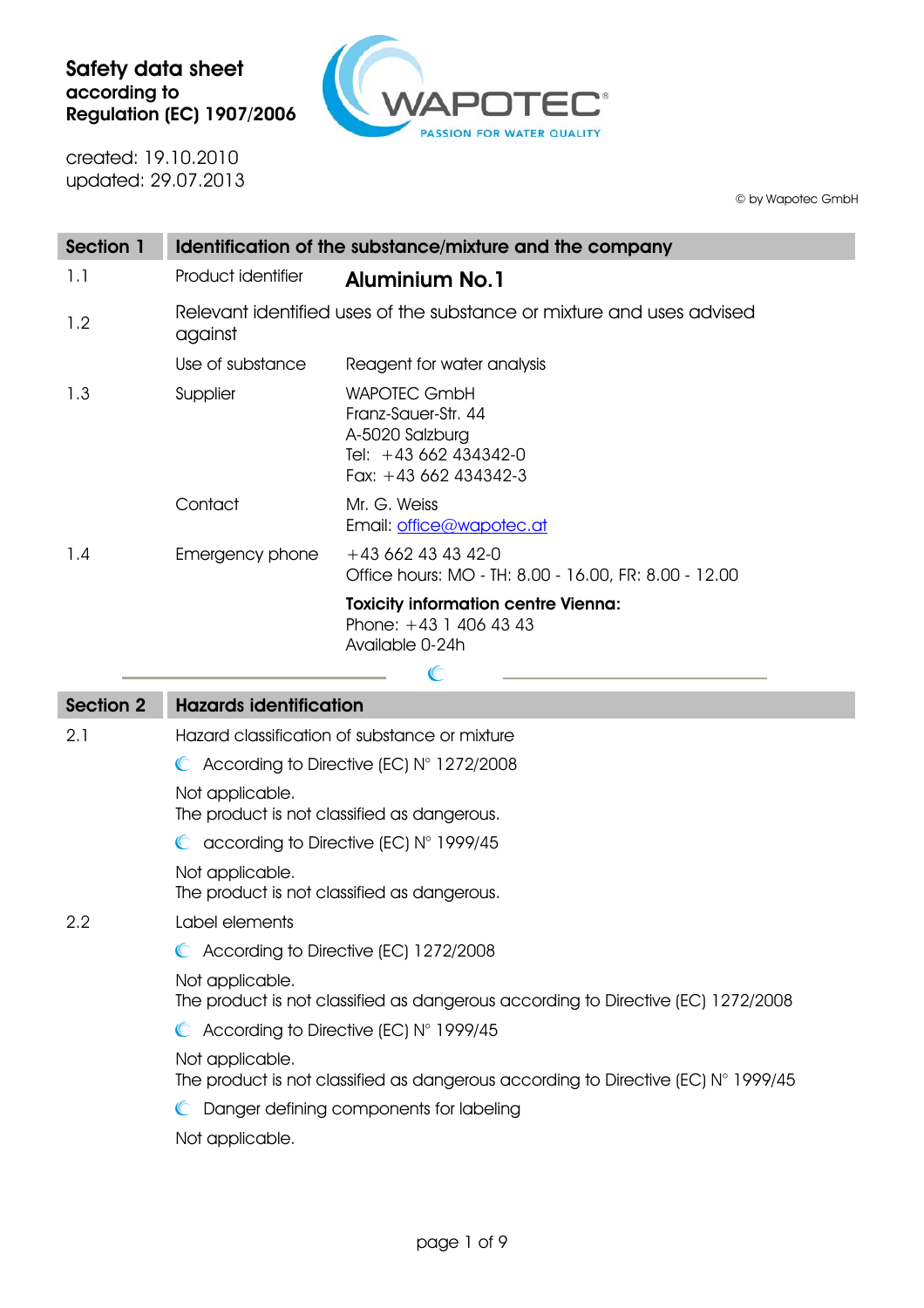

### Section 3 Composition/information on ingredients

3.2 Mixtures

C Chemical characteristics

Preparation of organic and inorganic compounds

**C** Dangerous components

|                         | CAS #/                   |              | Einstufung gem.            |                                                            |                              |
|-------------------------|--------------------------|--------------|----------------------------|------------------------------------------------------------|------------------------------|
| <b>Name</b>             | EC $#/$<br>Index $#$     | Gew.<br>$\%$ | RL<br>67/548/EWG*          | VO (EG) 1272/2008*                                         |                              |
| Mercaptosuccini<br>acid | $70-49-5/$<br>200-736-4/ | $2,5-5$      | Xn ; R22<br>Xi; R 36/37/38 | Acute tox. 4<br>Skin irrit. 2<br>Eye Irrit. 2<br>STOT SE 3 | H302<br>H315<br>H319<br>H335 |

\* For the wording of R- rsp. H-Phrases and danger classification see section 16.

REACH - Pre-registered substances All components are REACH pre-registered..

### Section 4 First-aid measures

# 4.1 Description of first aid measures

Remove immediately all contaminated clothing.

**C** After inhalation

Move affected person immediately to fresh air. Seek medical treatment in case of symptoms.

**C** After skin contact

After skin contact, wash immediately with plenty of water and soap and rinse thoroughly.

**C** After eve contact

After eye contact, rinse eye for several minutes (at least 15 minutes) under running water holding eye lids open.

Get medical advice immediately.

**C** After ingestion

Rinse the mouth with plenty of water and drink at least 1-2 glasses of water. Get medical advice if symptoms persist.

4.2 Most important symptoms and effects, acute and delayed

Sickness Vomiting **Diarrhea** Low blood pressure Respiratory paralysis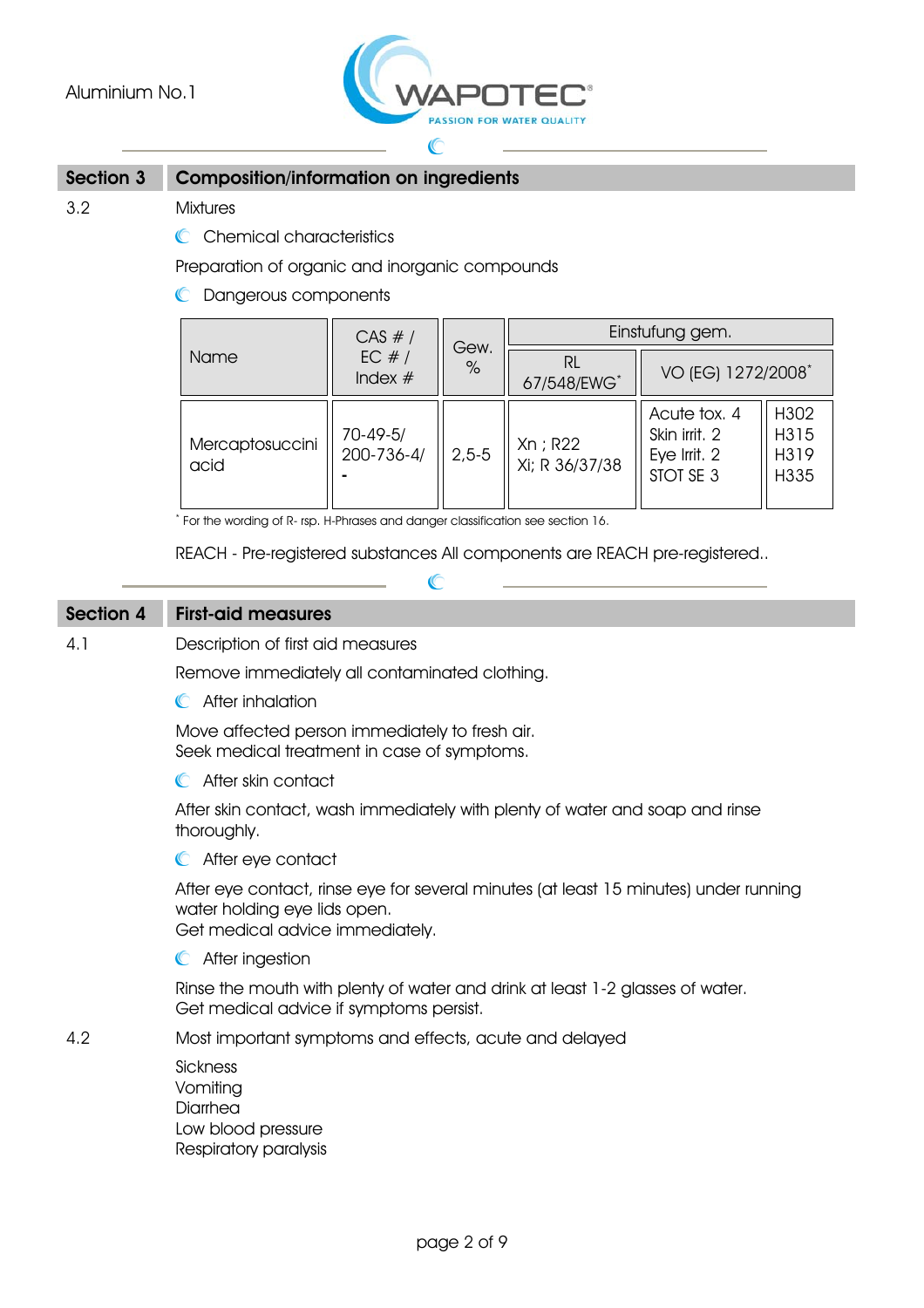

Cardiovascular disorders

4.3 Indications for immediate medical attention or special treatment needed No further relevant information available.

| <b>Section 5</b> | <b>Fire-fighting measures</b>                                                                                                                                                             |
|------------------|-------------------------------------------------------------------------------------------------------------------------------------------------------------------------------------------|
| 5.1              | Extinguishing media                                                                                                                                                                       |
|                  | Suitable extinguishing media<br>$\mathbb{C}$                                                                                                                                              |
|                  | Use fire fighting measures that suit the environment.                                                                                                                                     |
|                  | Unsuitable extinguishing media for safety reasons<br>$\mathbb C$                                                                                                                          |
|                  | No further information available.                                                                                                                                                         |
| 5.2              | Special hazards arising from the substance or mixture                                                                                                                                     |
|                  | Formation of toxic gases is possible during heating or in case of fire.<br>Hydrogen chloride (HCI)<br>Sulphur oxides (SO <sub>x</sub> )                                                   |
| 5.3              | Special protective actions for fire-fighters                                                                                                                                              |
|                  | Special protective equipment: Wear self-contained breathing apparatus.                                                                                                                    |
|                  | Additional information:<br>C                                                                                                                                                              |
|                  | Collect contaminated fire fighting water separately. It must not enter drains.<br>Dispose of fire debris and contaminated fire fighting water in accordance with official<br>regulations. |
|                  | Ambient fire may liberate hazardous vapors.                                                                                                                                               |
|                  |                                                                                                                                                                                           |
| Section 6        | <b>Accidental release mesures</b>                                                                                                                                                         |
| 6.1              | Personal precautions, protective equipment and suitable emergency procedures.                                                                                                             |
|                  | Wear protective equipment. Keep unprotected persons away.                                                                                                                                 |
| 6.2              | Environmental precautions                                                                                                                                                                 |
|                  | Do not allow product to reach sewage system or water bodies.                                                                                                                              |
| 6.3              | Measures for cleaning/collecting:                                                                                                                                                         |
|                  | Collect mechanically.<br>Ensure adequate ventilation.<br>Dispose of contaminated material as waste according to section 13.                                                               |
| 6.4              | Additional information                                                                                                                                                                    |
|                  | Collect mechanically.<br>Ensure adequate ventilation.<br>Dispose of contaminated material as waste according to item 13.                                                                  |
|                  | Information on safe handling see section 7.<br>Information on protective measures see section 8                                                                                           |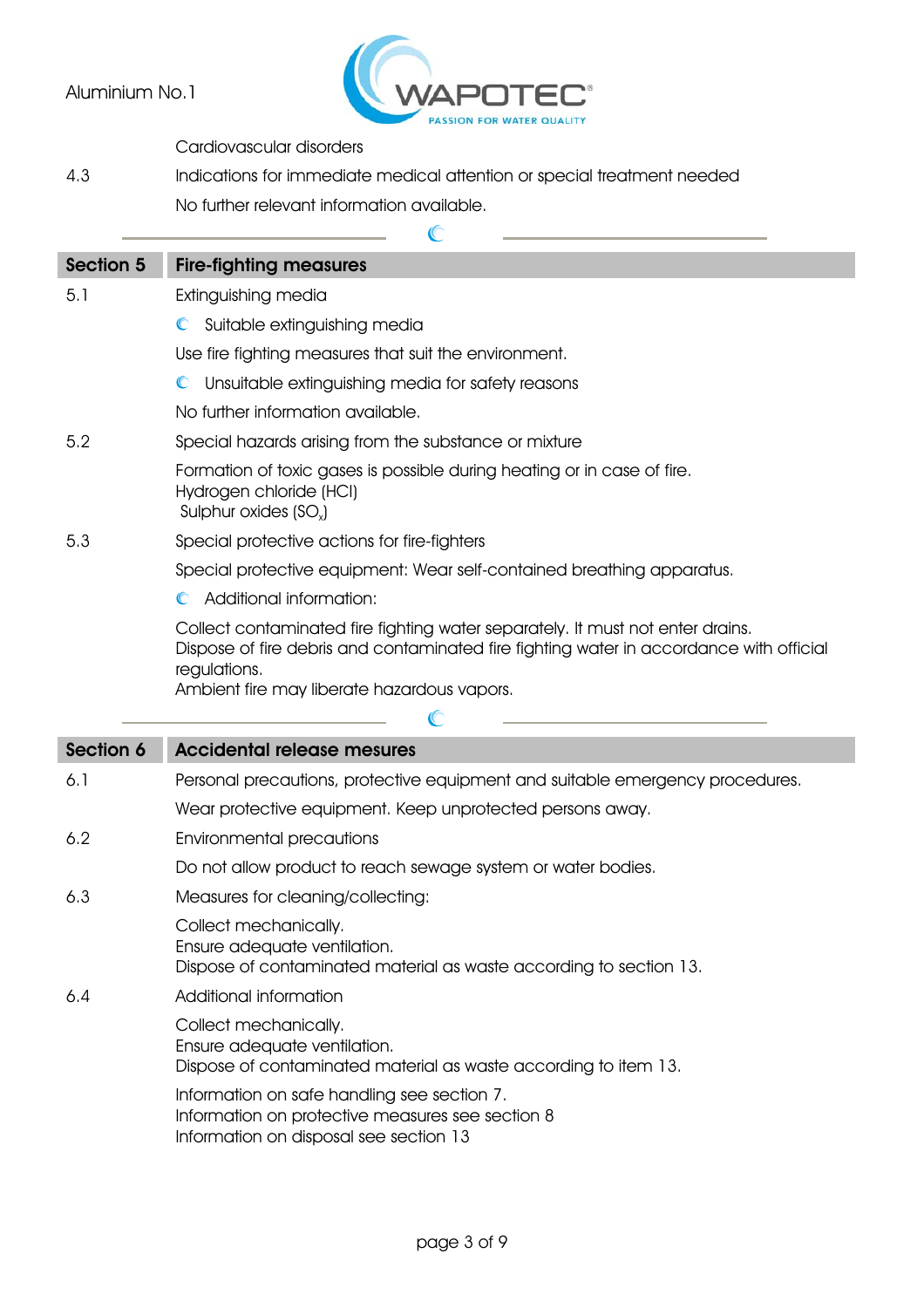### Aluminium No.1



**C** Additional information: No dangerous materials are released.

|                  | C                                                                                                                                                                                                                                                                                                                                           |
|------------------|---------------------------------------------------------------------------------------------------------------------------------------------------------------------------------------------------------------------------------------------------------------------------------------------------------------------------------------------|
| Section 7        | <b>Handling and storage</b>                                                                                                                                                                                                                                                                                                                 |
| 7.1              | Precautions for safe handling                                                                                                                                                                                                                                                                                                               |
|                  | No special measures required.                                                                                                                                                                                                                                                                                                               |
| 7.2              | Conditions for safe storage including any incompatibilities                                                                                                                                                                                                                                                                                 |
|                  | C Fire and explosion protection measures                                                                                                                                                                                                                                                                                                    |
|                  | The product is not flammable                                                                                                                                                                                                                                                                                                                |
|                  | Design of storage rooms and container<br>C                                                                                                                                                                                                                                                                                                  |
|                  | Protect from heat and direct sunlight.                                                                                                                                                                                                                                                                                                      |
|                  | Store under dry and cool conditions.<br>Protect from humidity and keep away from water.                                                                                                                                                                                                                                                     |
|                  | Protect from the effects of light.                                                                                                                                                                                                                                                                                                          |
|                  | Store away from oxidizing agents.                                                                                                                                                                                                                                                                                                           |
|                  | Recommended storage temperature: $20^{\circ}C$ +/-5 $^{\circ}C$<br>C                                                                                                                                                                                                                                                                        |
|                  | C Material incompatibility                                                                                                                                                                                                                                                                                                                  |
|                  | Store away from oxidizing agents.                                                                                                                                                                                                                                                                                                           |
|                  | C VbF class: 11                                                                                                                                                                                                                                                                                                                             |
| 7.3              | Specific end uses                                                                                                                                                                                                                                                                                                                           |
|                  | No further information available.                                                                                                                                                                                                                                                                                                           |
|                  | C                                                                                                                                                                                                                                                                                                                                           |
| <b>Section 8</b> | <b>Exposure controls and personal protection</b>                                                                                                                                                                                                                                                                                            |
| 8.1              | Control parameters                                                                                                                                                                                                                                                                                                                          |
|                  | The product does not contain relevant quantities of substances with monitored limits<br>based on the workplace.                                                                                                                                                                                                                             |
| 8.2              | Exposure controls                                                                                                                                                                                                                                                                                                                           |
|                  | C General protective and hygiene measures                                                                                                                                                                                                                                                                                                   |
|                  | Follow usual precautions when dealing with chemicals. Keep away from food and<br>drinks. Do not eat, drink or smoke at work. Wash hands before breaks and end of work.<br>Avoid eye and skin contact. Avoid inhaling of steams/aerosols. Change contaminated<br>work wear and clean it before the next wearing. Preventive skin protection. |

Protective equipment should be selected specifically for the working place, depending on concentration and quantity of the hazardous substances handled. The resistance of the protective clothing to chemicals should be ascertained with the respective supplier.

**C** Respiratory protection

In case of exposure to steam, dust or aerosol use inhalation protection. Recommended filter device for short term use: Filter P1

C Hand protection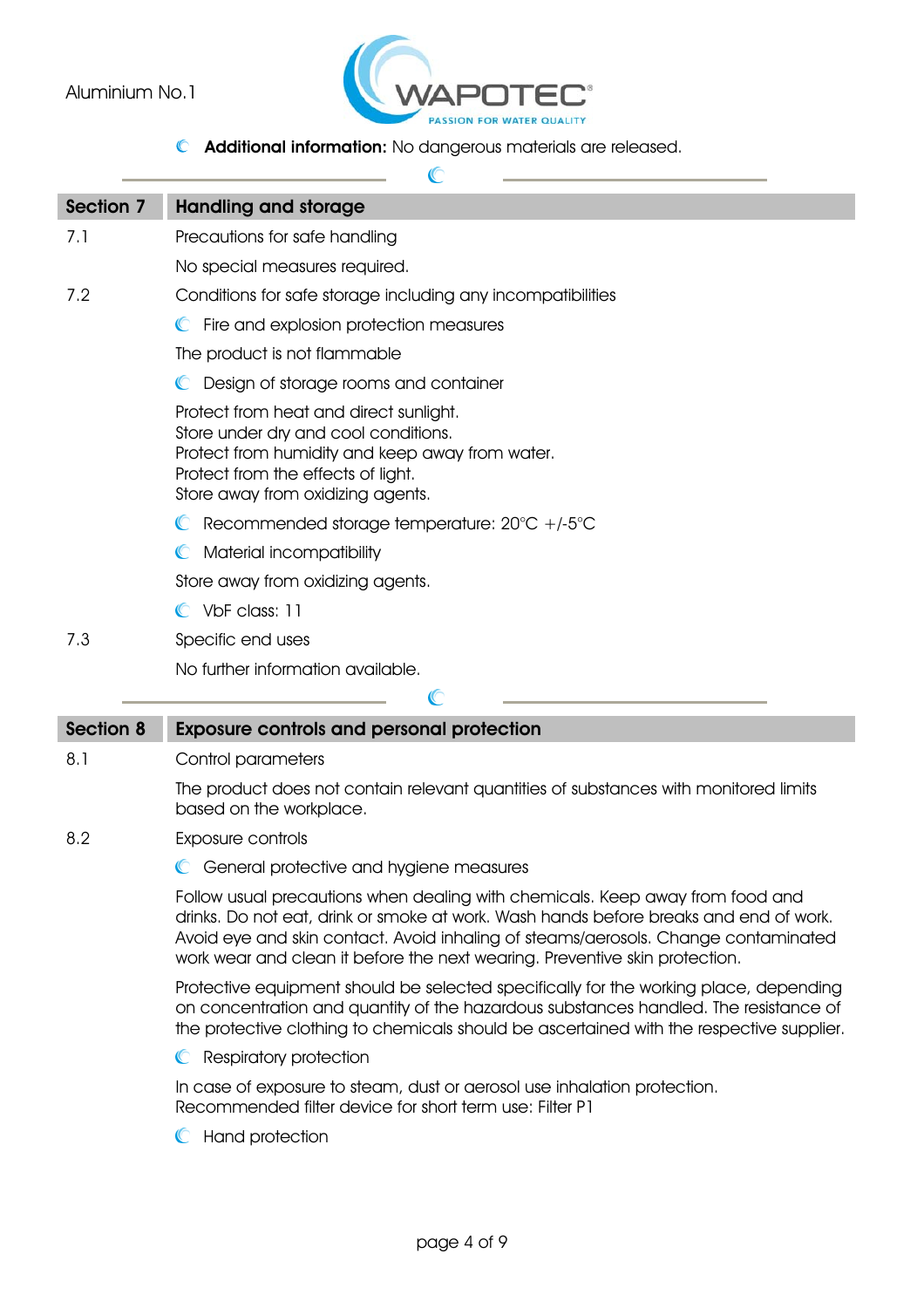

Preventive skin protection by use of skin-protecting agents is recommended. After use of gloves apply skin-cleaning agents and skin cosmetics.

Glove material: Nitrile rubber Recommended thickness of the material:  $\geq 0.11$  mm The exact break through time has to be found out by the manufacturer of the protective gloves and has to be observed. Value for the permeation: Level =  $1$  (<10 min)

 $\bullet$  Eye protection:

In case of exposure to steam / dust use Tightly sealed goggles.

 $\mathbb{C}$ 

**C** Personal protection

Protective working clothing

## Section 9 Physical and chemical properties

| 9.1 | Information on basic physical and chemical properties |                 |  |  |
|-----|-------------------------------------------------------|-----------------|--|--|
|     | Appearance                                            | <b>Tablets</b>  |  |  |
|     | Color                                                 | Pink            |  |  |
|     | Odor                                                  | Nearly odorless |  |  |
|     | $pH$ -value (11 g/l) at $20^{\circ}$ C                | 3.1             |  |  |
|     | Melting point                                         | Not determined  |  |  |
|     | Boiling point / Boiling range                         | $1413^\circ C$  |  |  |
|     | Flash point                                           | Not applicable  |  |  |
|     | Density                                               | Not determined  |  |  |
|     | Solubility in water                                   | Soluble         |  |  |

| Explosive properties | Product is not explosive |
|----------------------|--------------------------|
|                      |                          |

|     | <b>LANIONIA CITICA</b>            | ט וטוויטווער וטאס |  |
|-----|-----------------------------------|-------------------|--|
| 9.2 | Other information:                |                   |  |
|     | Solid content:                    | 100,0%            |  |
|     | Solvent content:                  |                   |  |
|     | Organic solvents:                 | 0.0%              |  |
|     | No further information available. |                   |  |

# Section 10 Stability and reactivity 10.1 Reactivity To avoid thermal decomposition do not overheat. No hazardous reactions for intended use. 10.2 Chemical stability No decomposition if used according to specifications. 10.3 Possibility of hazardous reactions

C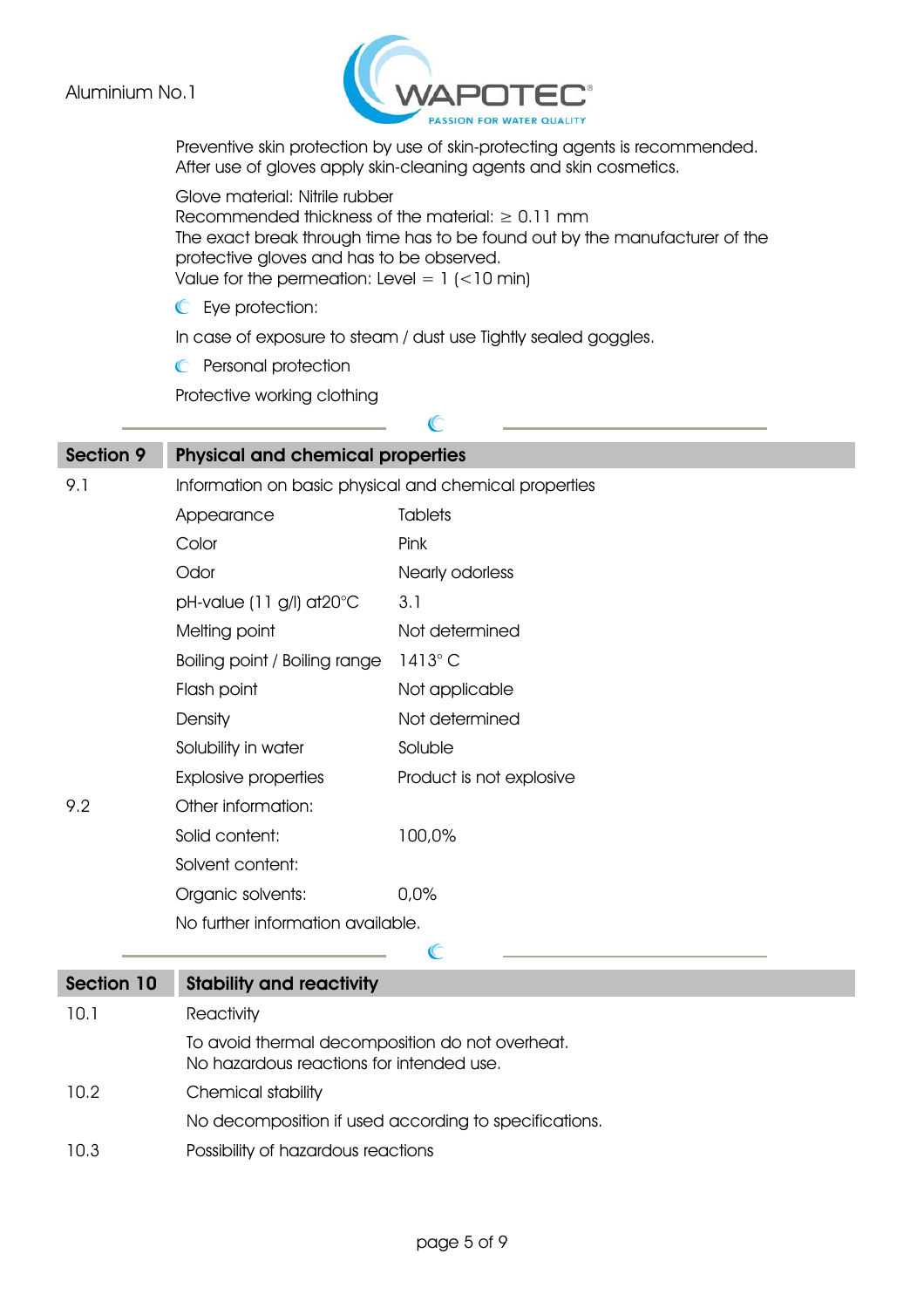Aluminium No.1



|      | Reacts with acids and oxidizing agents.                       |
|------|---------------------------------------------------------------|
| 10.4 | Conditions to avoid                                           |
|      | Avoid extreme temperatures. No further information available. |
| 10.5 | Incompatible materials                                        |
|      | Acids<br>Oxidizing agents<br>$\rightarrow$ forms heat         |
| 10.6 | Hazardous decomposition products                              |
|      | See section 5                                                 |
|      |                                                               |

Section 11 Toxicological information

11.1 Information on toxicological effects

LD/LC50 values that are relevant for classification (literature)

Acute toxicity

Quantitative data on the toxicity of the preparation are not available.

| 70-49-5 DL- Mercaptosuccini acid     |               |                     |
|--------------------------------------|---------------|---------------------|
| 800 mg/kg (rat)<br>Oral<br>$LD_{50}$ |               |                     |
|                                      | $LD50$ IPR    | 200 mg/kg (mouse)   |
|                                      | $LD_{50}$ IVN | $>1$ mg/kg (rabbit) |

**C** Primary irritant effect:

Skin: No irritation

Eye: Irritation

**C** Sensitization

No sensitizing effect known.

C Cancerogenity

No data available.

**C** Mutagenicity

No data available.

### Additional toxicological information:

The product ist not subject to classification according to the calculation method of the General EC Classification Guidelines for Preparations as issued in the latest version.

When used and handled according to specifications, the product does not have any harmful effects according to our experience and the information provided to us. The usual precautionary measures should be adhered to general rules for handling chemicals.

C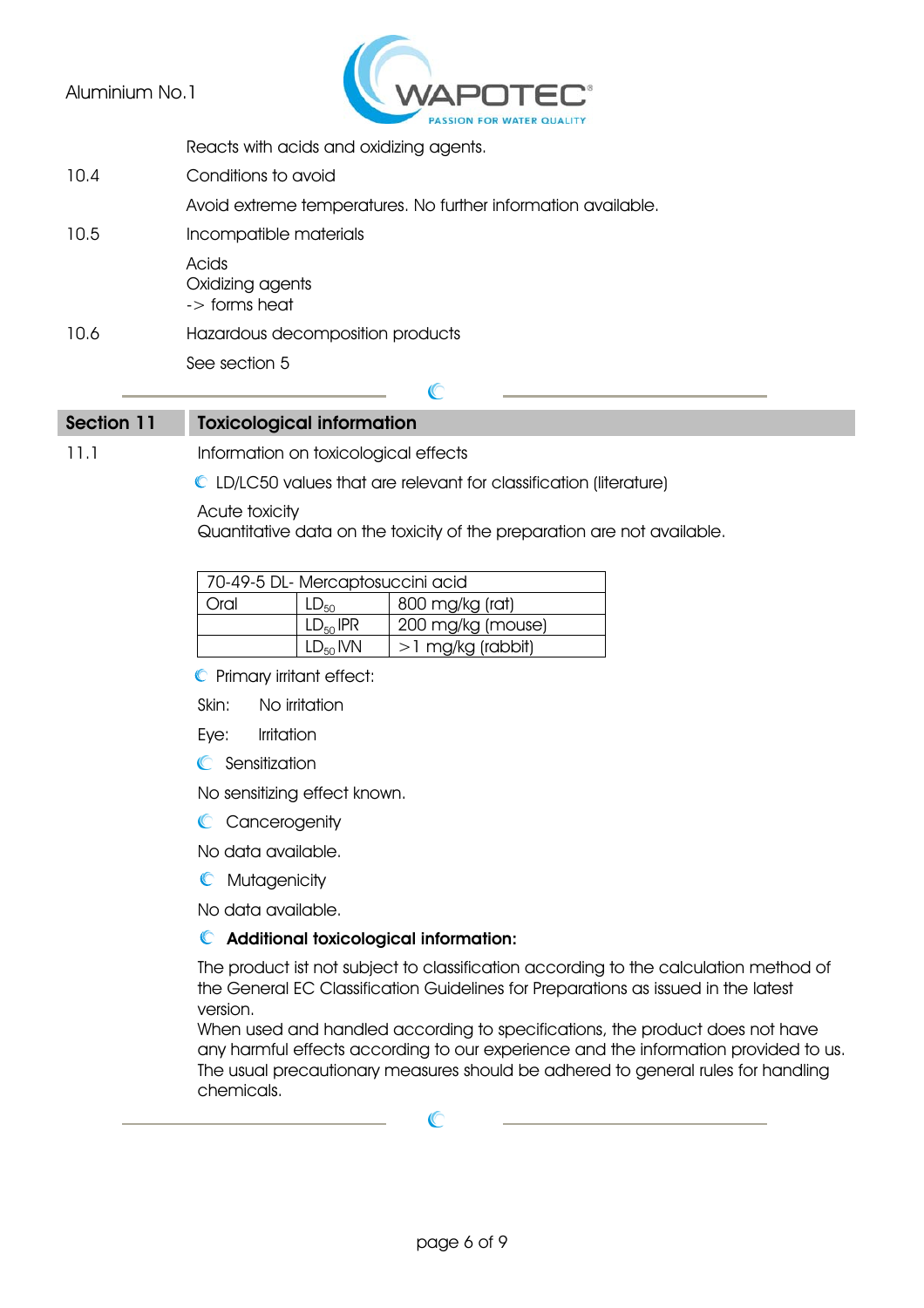

| Section 12 | <b>Ecological information</b>                                                                                                                     |                                                                                                                                                           |  |
|------------|---------------------------------------------------------------------------------------------------------------------------------------------------|-----------------------------------------------------------------------------------------------------------------------------------------------------------|--|
| 12.1       | Toxicity                                                                                                                                          |                                                                                                                                                           |  |
|            | <b>C</b> Aquatic toxicity                                                                                                                         |                                                                                                                                                           |  |
|            | No further relevant information available.                                                                                                        |                                                                                                                                                           |  |
| 12.2       | Persistence and degradability                                                                                                                     |                                                                                                                                                           |  |
|            | No further relevant information available.                                                                                                        |                                                                                                                                                           |  |
| 12.3       | <b>Bioaccumulation potential</b>                                                                                                                  |                                                                                                                                                           |  |
|            | No further relevant information available.                                                                                                        |                                                                                                                                                           |  |
|            | C Behaviour in environmental systems                                                                                                              |                                                                                                                                                           |  |
|            | 70-49-5 - Mercaptosuccini acid                                                                                                                    |                                                                                                                                                           |  |
|            | $log (Po/w) -0.88$ (.)                                                                                                                            |                                                                                                                                                           |  |
| 12.4       | Mobility in soil                                                                                                                                  |                                                                                                                                                           |  |
|            | C Ecotoxical effects                                                                                                                              |                                                                                                                                                           |  |
|            | Remarks:<br>Toxic to fish:                                                                                                                        |                                                                                                                                                           |  |
|            | $NH_4$ <sup>+</sup>                                                                                                                               | $>0.3$ mg/l                                                                                                                                               |  |
|            | Sulphates                                                                                                                                         | $>7$ g/l                                                                                                                                                  |  |
|            | Magnesium compounds:                                                                                                                              | 100-400 mg/l                                                                                                                                              |  |
|            | C Bacterial toxicity:                                                                                                                             |                                                                                                                                                           |  |
|            | Sulphates toxic > 2.5 g/l                                                                                                                         |                                                                                                                                                           |  |
|            | C Additional ecological information:                                                                                                              |                                                                                                                                                           |  |
|            | <b>General information:</b><br>Water hazard class 3 (German Regulation) (self-assessment acc. VwVwS Annex 4 Nr. 3)<br>Severely hazardous to water |                                                                                                                                                           |  |
|            |                                                                                                                                                   | Do not allow product to reach ground water, water bodies or sewage system.<br>Danger to drinking water even if extremely small quantities leak into soil. |  |
| 12.5       | Results of PBT- and vPvB-assessment                                                                                                               |                                                                                                                                                           |  |
|            | No data available.                                                                                                                                |                                                                                                                                                           |  |
| 12.6       | Other adverse effects                                                                                                                             |                                                                                                                                                           |  |
|            | No further relevant information available                                                                                                         |                                                                                                                                                           |  |
|            |                                                                                                                                                   |                                                                                                                                                           |  |

### Section 13 Disposal considerations

13.1 Waste treatment methods

Must not be disposed of together with household garbage. Do not allow product to reach sewage system.

Hand over to disposers of hazardous waste. Chemicals must be disposed of in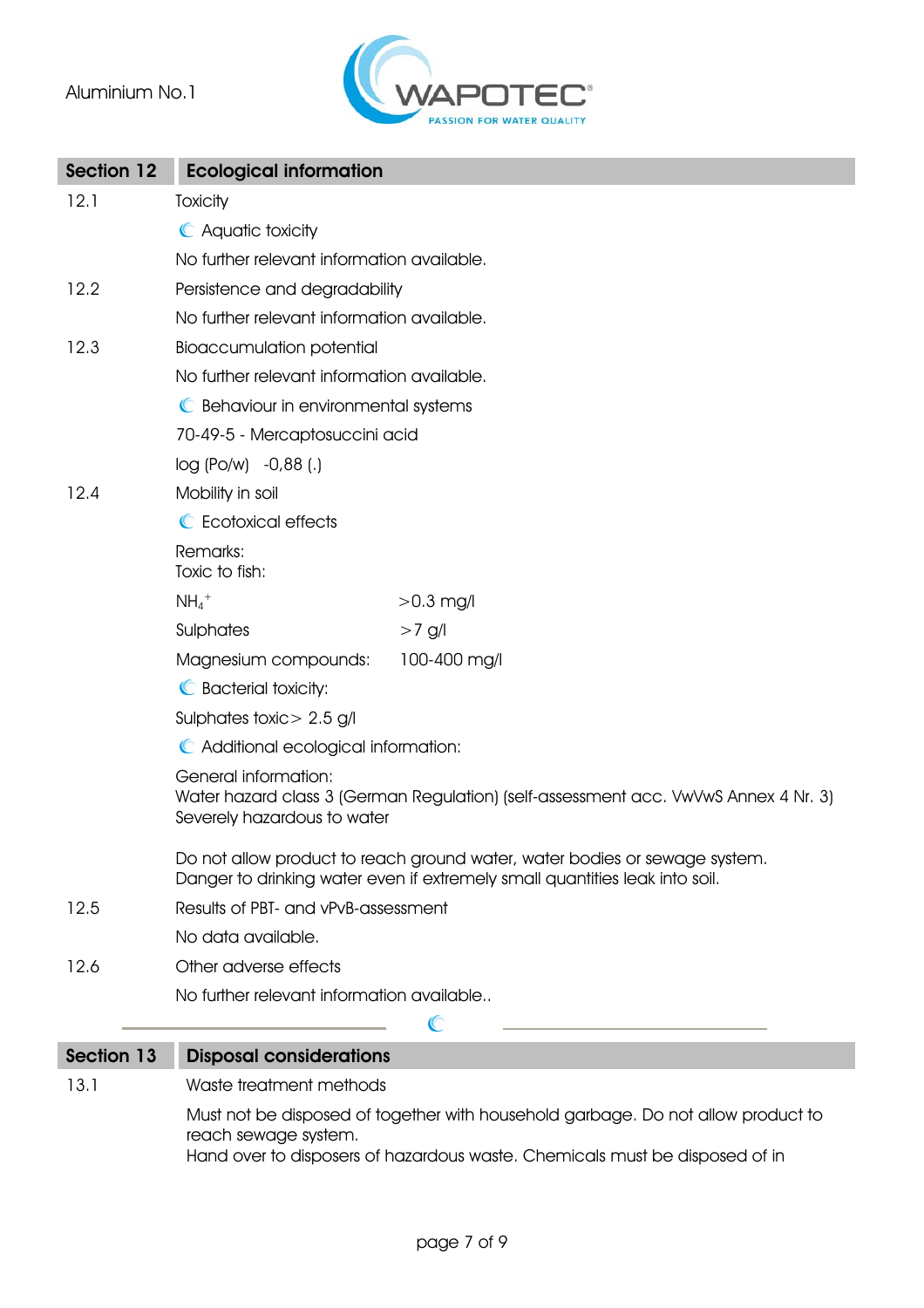

compliance with national and regional regulations.

**C** Waste key number

16 05 09

Waste name

Discarded chemicals other than those mentioned in 16 05 06, 16 05 07 or 16 05 08.

**C** European waste catalogue

EWC-waste key is source-related. The decision is up to the enduser.

C Contaminated packaging material

Chemicals must be disposed of in compliance with national and regional regulations. Recommended cleaning agent: Water, if necessary with cleaning agent.

| Section 14        | <b>Transport information</b>                                                                                                                                                                                               |
|-------------------|----------------------------------------------------------------------------------------------------------------------------------------------------------------------------------------------------------------------------|
|                   | No dangerous good according to regulation for transport of dangerous goods.                                                                                                                                                |
| 14.1              | <b>UN-Number</b>                                                                                                                                                                                                           |
|                   | Not applicable.                                                                                                                                                                                                            |
| 14.2              | Proper UN-shipping name                                                                                                                                                                                                    |
|                   | Not applicable.                                                                                                                                                                                                            |
| 14.3              | Transport hazard class                                                                                                                                                                                                     |
|                   | Not applicable.                                                                                                                                                                                                            |
| 14.4              | Packaging group                                                                                                                                                                                                            |
|                   | Not applicable.                                                                                                                                                                                                            |
| 14.5              | <b>Environmental hazards</b>                                                                                                                                                                                               |
|                   | Not applicable.                                                                                                                                                                                                            |
| 14.6              | Special precautions for the user                                                                                                                                                                                           |
|                   |                                                                                                                                                                                                                            |
| <b>Section 15</b> | <b>Regulatory information</b>                                                                                                                                                                                              |
| 15.1              | Safety-, health-, ambient- and legislation specific instructions for substance or mixture                                                                                                                                  |
|                   | This safety data sheet complies with the Regulations (EC) Reach $N^{\circ}$ 1907/2006.<br>The mixture is classified according to Dangerous Preparations Directive (EC) 1999/45<br>and to regulation (EC)1272/2008 Annex I. |
|                   | <b>National regulations:</b>                                                                                                                                                                                               |

æ

Austria:

 $\mathbb{C}$ ChemG 1996-amendment 2011. This product is not classified hazardous (no hazardous preparation)according to the Austrian chemical legislation of 1996- amendment 2011.<br>
C VbF - Directive about combustible liquids (BGBI 1991/240) VbF - Directive about combustible liquids (BGBl 1991/240)